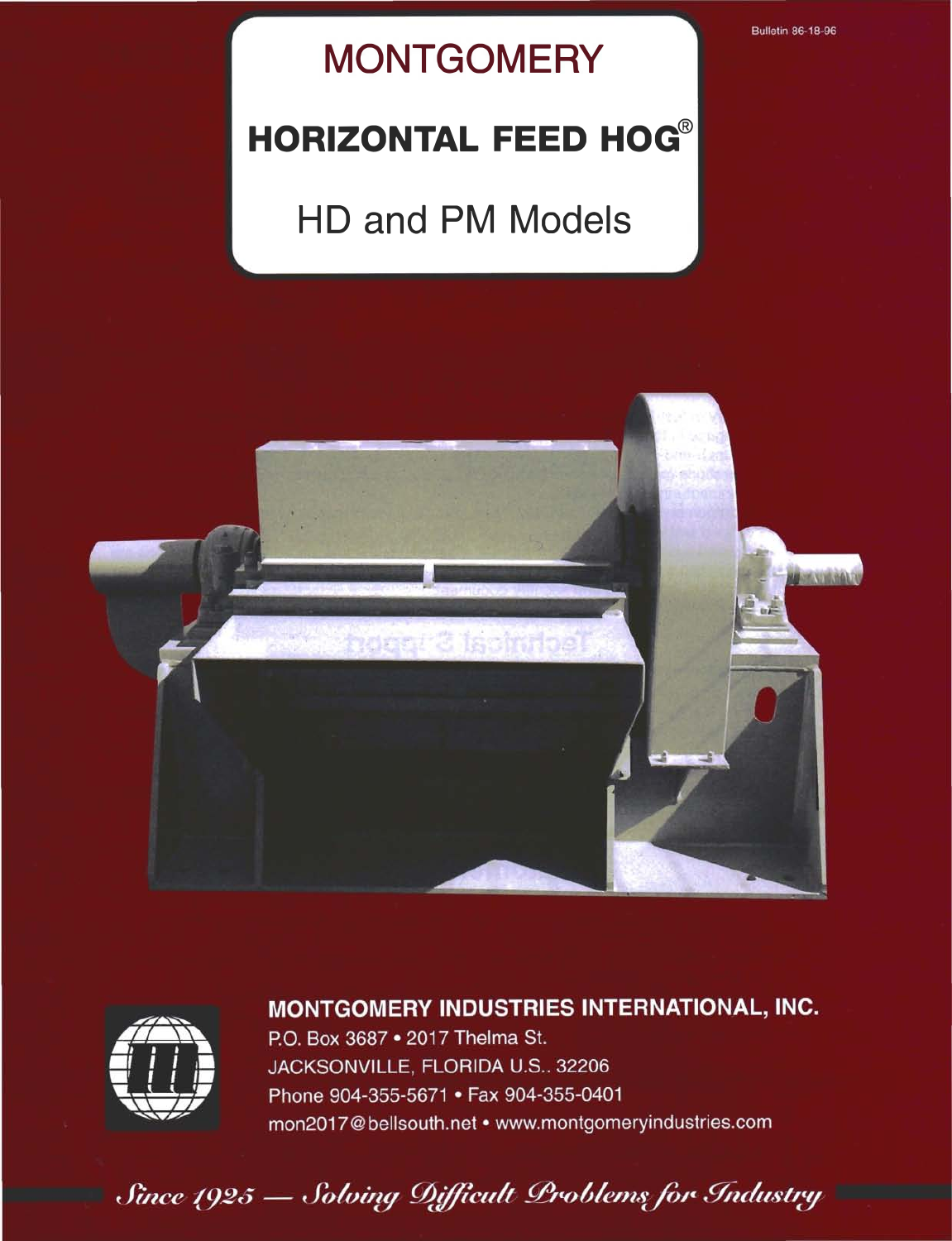# END SOLID WASTE DISPOSAL PROBLEMS

All <sup>0</sup>Edgings Products & Particleboard Plants Are Guaranteed □ Rippings **They Are Sold**<br>
To Do

- Montgomery  $\Box$  Scrap & Trim from Plywood
	-
- $\Box$  Molder Trim  $\Box$  To Do The Job  $\Box$  Sheeted Corrugated Scrap
	- $\Box$  Slabs over eight feet in length

## About the Company

Montgomery Industries International was established in 1925, as Jacksonville Blow Pipe Company, to engage in the manufacture of pneumatic material conveying systems. In 1946, the Montgomery Punch-and-Die Hog was developed to pulverize waste materials associated with wood processing operations for use as animal bedding, boiler fuel, and horticultural mulch or recycled as raw material for manufacturing particleboard.

Today Montgomery Industries manufactures a complete line of machines to pulverize or grind most types of solid waste.

Besides wood related scrap such as cut-ofts, edgings, veneer and slabs, Montgomery Hogs are pulverizing or grinding asphalt cake, bark, cardboard tubes, magazines, newspapers, pallets, polyurethane scrap, rubber tires, and security documents.

Montgomery Hogs are operating in the United States and 35 foreign countries.

### Technical Support

Montgomery Industries has prepared videos on many of the most common applications to supplement our product catalog and brochures.

In addition, Montgomery Industries will test grind a sample of a prospective customer's material and return their end product for inspection.

Our regional sales managers and well trained network of independent factory representatives will assist you in determining the right machine for your specific application.

Installation and start-up follows conventional industry practice and normally does not require a factory installation technician.

If requested, factory trained technicians are available for on site service or to assist with equipment installation.

## Customer Service

Our customers are our most valued asset. Trained technicians are available from 7:00 a.m. to 5:00 p.m. Eastern Time, Monday through Friday and a phone number is provided for after hour emergencies.

Our factory maintains a complete rebuild service for worn parts which are normally returned within five to seven days after arrival at our facility.

Whether your Montgomery Hog is four years old or forty, we can provide replacement parts and service. We maintain an inventory of most standard replacement parts for immediate shipment. Non-standard parts are built to order.

# $\blacksquare$

#### INSTALLATIONS IN THESE COUNTRIES

ARGENTINA • AUSTRALIA • BANGLADESH • BELGIUM • BRAZIL • CANADA • FINLAND • FORMOSA • FRANCE • GHANA • INDIA • JAPAN • MALAYSIA • MEXICO • NEW ZEALAND • PHILIPPINE ISLANDS • POLAND • SCOTLAND • SOUTH AFRICA • SURINAME • SWAZILAND • SWEDEN • UNITED STATES • VENEZUELA • WEST INDIES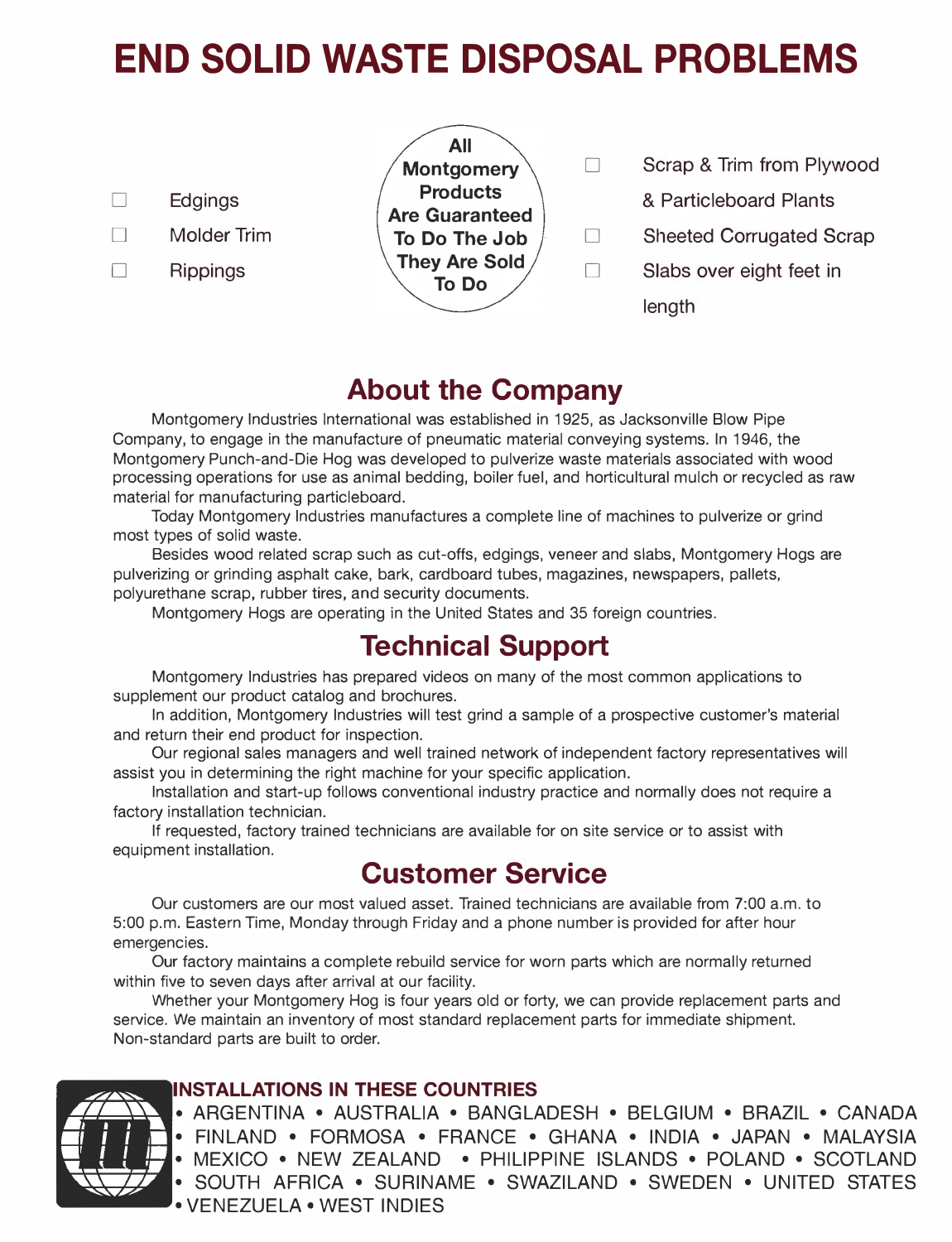# General Information

## Uses, Applications

Size reduction provides a means of utilizing many types of dry solids which can be reclaimed, recycled, or burned as fuel.



This size reduction is accomplished by a machine called a hog-sometimes referred to as a hammermill, shredder or pulverizer. The derivation of the term "hog" is not accurately known but it may have something to do with the

voracious appetite these machines have for devouring waste materials-especially wood waste from sawmills, planing and dimension mills, plywood, veneer, particleboard and waferboard plants, furniture plants and other wood manufacturing establishments. Hogs are also used to grind bark which is removed from raw logs in sawmills and pulpmills, most of which is burned as fuel although some is sold for horticultural mulch. Other applications are found in shredding corrugated paper, pallet scrap, industrial trash, polyurethane scrap, and many forms of plastics.

## Principle of Operation

All HD and PM Hogs employ a unique cutting action involving stationary anvils positioned on the side of the machine with rotating teeth (hammers) that pass through rectangular pockets



formed by these anvils. This positive cutting action between the teeth and anvils performs what amounts to the first particle-sizing function in a two stage process.

The anvils are adjustable to maintain the proper tooth-anvil clearance for efficient hogging. The wear surfaces of both teeth and anvils are hardfaced for extra long life, and when worn may be rebuilt at about half the cost of new parts. The hogs will handle light tramp steel 1/4-inch and smaller, nails, small bolts, and steel strapping. A unique internal bronze shear pin arrangement helps minimize the damage from heavy tramp steel.

The second sizing action occurs when the material cut by the action of the teeth against the anvils is directed downward. and across a curved particle-sizing screen which fits underneath the rotating element. The screen contains either round or rectangular-shaped openings whose size is determined by the specific application for which the machine is sold. Obviously, small round or square holes are used to produce a smaller particle size; larger round or rectangular opening produce chunky pieces having a greater cross-section and length. The discharge from Montgomery Hogs is generally quite uniform in size, containing a minimum of fines.

## **Ranges of Sizes-**HD and PM Series

The HD and PM Models of Montgomery Hogs are available in a variety of infeed openings and widths depending on the type of material to be processed and the model of Hog selected. The standard HD model has an 18-3/4-inch cutting circle, and the PM model has a 22-inch cutting circle. Both models employ 2-inch-wide cutting teeth fixed to the rotating element in an alternating high-tooth, low-tooth configuration. The teeth grind against corresponding 2-inch-wide stationary anvils mounted on the sides of the housing. The infeed openings on the HD and PM models, measured parallel to the shaft, start with a 10-inch model on the HD, and an 18-inch model on the PM, and increase in 8-inch increments to a 74-inch model.

## Infeed and Discharge **Options**

All models can be furnished for either gravity infeed or horizontal infeed of the material to be processed, at the customer's discretion. Recognizing the height limitation on gravity infeed



conveyors, the basic purpose of the Montgomery Horizontal Feed Hog is to provide a more convenient and efficient method of processing unusually long, flat material through a shredder. Flexible design capabilities (as to hog size, length, and cutting diameters) plus optional feed arrangements result in the widest variety of grinding applications

Front View Horizontal Eat-Rite Model

on almost any type of material. The Montgomery Model "HZF" Hog easily handles lengths over eight feet, eliminating the use of expensive pits or high-incline conveyors. The machine also lends itself to safe manual feeding. The constant rate of feed provided by any of the optional auxiliary feed arrangements available helps control surges which lowers the power requirement and frequently results in a smaller, less expensive Hog being specified. Because there is no overhead feed hopper it is easier to inspect, service and maintain the Hog teeth. Various auxiliary feed conveyor arrangements are available depending on the material being processed. The use of vibrating type conveyors is recommended for most forest products industry applications. For bulky waste paper or corrugated scrap we can furnish a single belt infeed conveyor as an auxiliary component.

Three discharge options are offered in the HD and PM Series. The space saving integral fan model, called a Blo-Hog, is preferred where it is practical to pneumatically convey the material after grinding. The other model, called an Eat-Rite Hog, is arranged for bottom or rear discharge and usually

requires a separate fan and fan motor, or other mechanical means, to convey material away from the hog. Integral fan models normally require a V-belt drive because the required shaft speed seldom coincides with the full-load motor speed. Bottom discharge models are normally connected directly to the motor with a flexible coupling which has Back View Horizontal Eat-Rite a lower first cost and requires Model Rear Discharge



less maintenance. Both models are normally equipped with a steel flywheel which provides additional energy to carry the rotor through unanticipated surge loads.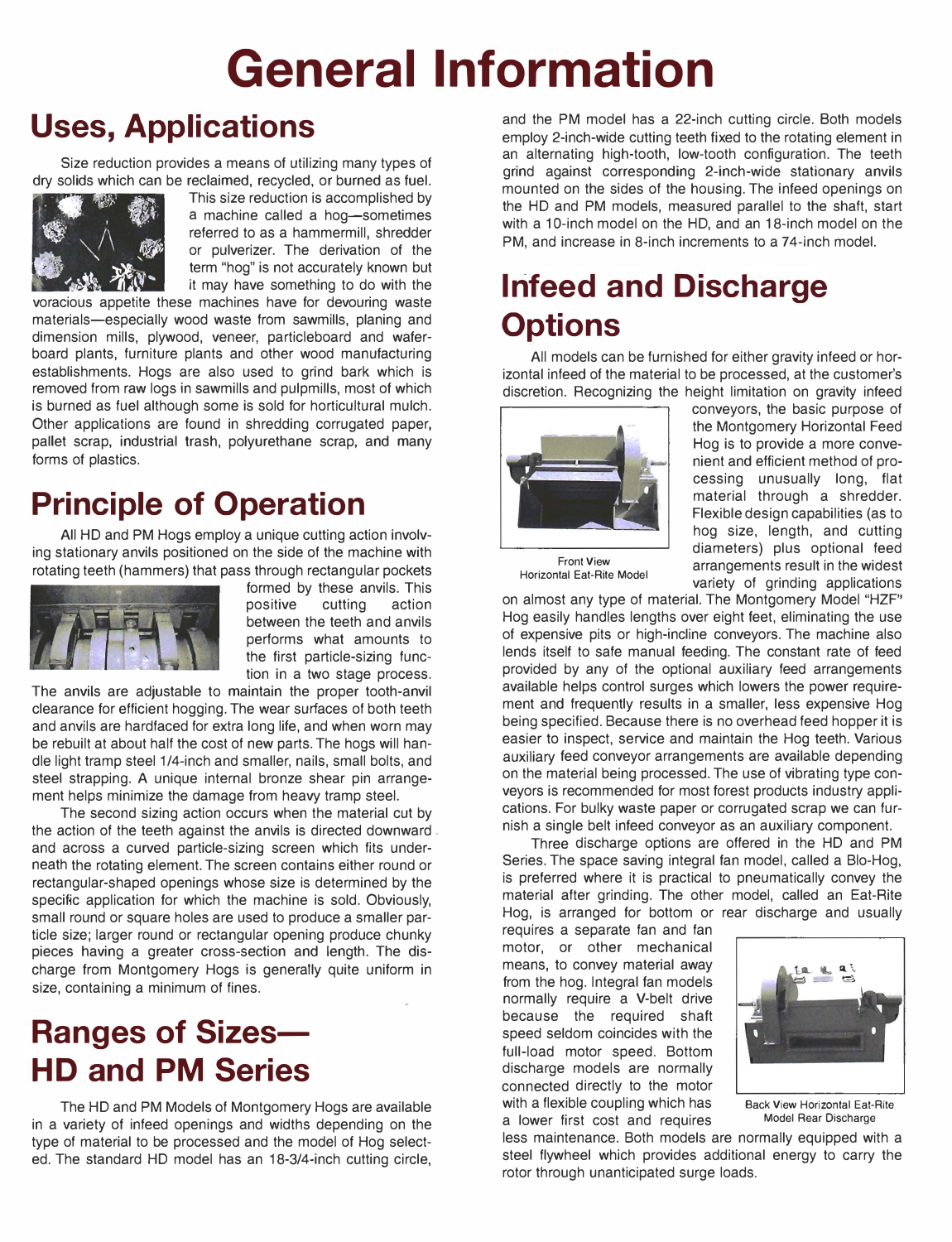# Construction Details







 $\circ$ 

#### Principle of Operation

The Montgomery Sio-Hog uses a punch and die cutting action with fixed teeth on the shaft rotating through the slots in the anvils mounted on the lower housing. All wearing parts of the teeth and anvils are built up with hardsurfacing material to provide long service under severe operating conditions. All wearing parts (teeth, anvils, screens, etc.) are designed for easy removal for rebuilding or replacement.



#### Rugged **Construction**

Small Anvil / & T-3 Tooth

Extra heavy rugged construction assures long life. The fanwheel in the Montgomery Blo-Hog is made from '%" steel plate, welded construction, and is balanced both statically and dynamically before leaving the factory. Preci-

sion balancing enables use of minimum thickness concrete foundation (normally 12"). The welded steel housing cuts down on weight and space requirements as well as contributing strength to the design of the machine. Flywheel and fanwheel are mounted on the shaft between the bearings, greatly reducing the possibility of bending the shaft.



Reconstructed photo show-Ing result of \4" Steel Plate accidentally dropped into upper feed hopper of Mont-gomery Blo-Hog. Bronze shear pin arrangement minimized damage to the unit.

#### Built·ln Protection

*THOMANNIANNONIANI* 

 $\Omega$ 

Montgomery Blo-Hogs are protected against damage from heavy tramp steel by a bronze shear pin arrangement. On impact the three one-inch bronze pins holding the breaker ring to the shaft will shear, permitting the ring to turn freely on the shaft. A sealed plastic vial of lubricanting oil also ruptures when a shear occurs, providing lubrication between ring and shaft to prevent galling. New shear pins and oil cylinders can be installed in minutes and the hog can resume normal operation. (Refer to cross section drawing and parts list at bottom of this page.)

 $\epsilon$ 



#### Removable Screens

Particle-sizing screens of any desired size may be selected to produce the end product desired by the customer. The screens are designed for easy removal and replacement. With certain materials, especially where the discharge will be handled by a high pressure blower system or by augers, steel baffles are welded to the bottom of the screens underneath the openings to stop long sticks and slivers from clogging the conveyor.

## Montgomery Model  $\leftarrow$  hzf $\leftarrow$  HOG



#### PARTS LIST

Ref. No. Description

- 2 Capscrew 3/4" NC x 2-1/2"<br>3 Setscrew 3/4" NC x 1-3/4"
	- Setscrew 3/4" NC x 1-3/4"
- 4 Capscrew  $7/8$ " NC  $\times$  3"<br>5 Setscrew 1-1/8" NF  $\times$  1
- 5 Setscrew 1-1/8" NF x 1"<br>6 3/4" Hex Nut. Heavy 3/4" Hex Nut, Heavy
	-
- 8 7/8" Hex Nut, Hdnd Steel<br>9 7/8" Jam Nut
- 9 7/8" Jam Nut<br>10 3/4" Lockwas 3/4" Lockwasher
- 
- 12 7/8" Lockwasher<br>13 7/8" Flatwasher
- 13 7/8" Flatwasher<br>14 Shear pin, Bron. 14 Shear pin, Bronze 1" Dia. x 1-1/2"<br>16 Oil Cylinder, Plastic 7/8" Dia. x 3"
- 16 Oil Cylinder, Plastic 7/8" Dia. x 3"
- 18 Tooth, Small 1-112" x 4"
- 19 Tooth, Small  $1-1/2$ " x 6"<br>20 Tooth Large T-3 High I
- Tooth, Large, T-3 High Rake
- 21 Anvil, Large
- Ref. No. Description
	- 22 Anvil, Small<br>25 Shaft
	- 25 Shaft<br>29 Anvil **Anvil Plate**
	-
	- 30 Wedge<br>31 Spacer.
	- 31 Spacer, Oil Cylinder<br>32 Spacer Shear pin Spacer, Shear pin
	- 33 Anvil Tie Rod
	- 39 Screen<br>40 Screen
	- 40 Screen Hold-down Bolt<br>41 Rear Door
	- 41 Rear Door<br>42 Locking Ba
	- 42 Locking Bar, Inspection Door<br>43 Inspection Door
	- 43 Inspection Door<br>44 Anvil Stop Asset
	- 44 Anvil Stop Assembly<br>45 Lower Housing
	- 45 Lower Housing<br>46 Linner Housing
	- 46 Upper Housing<br>47 Infeed Chute
	- Infeed Chute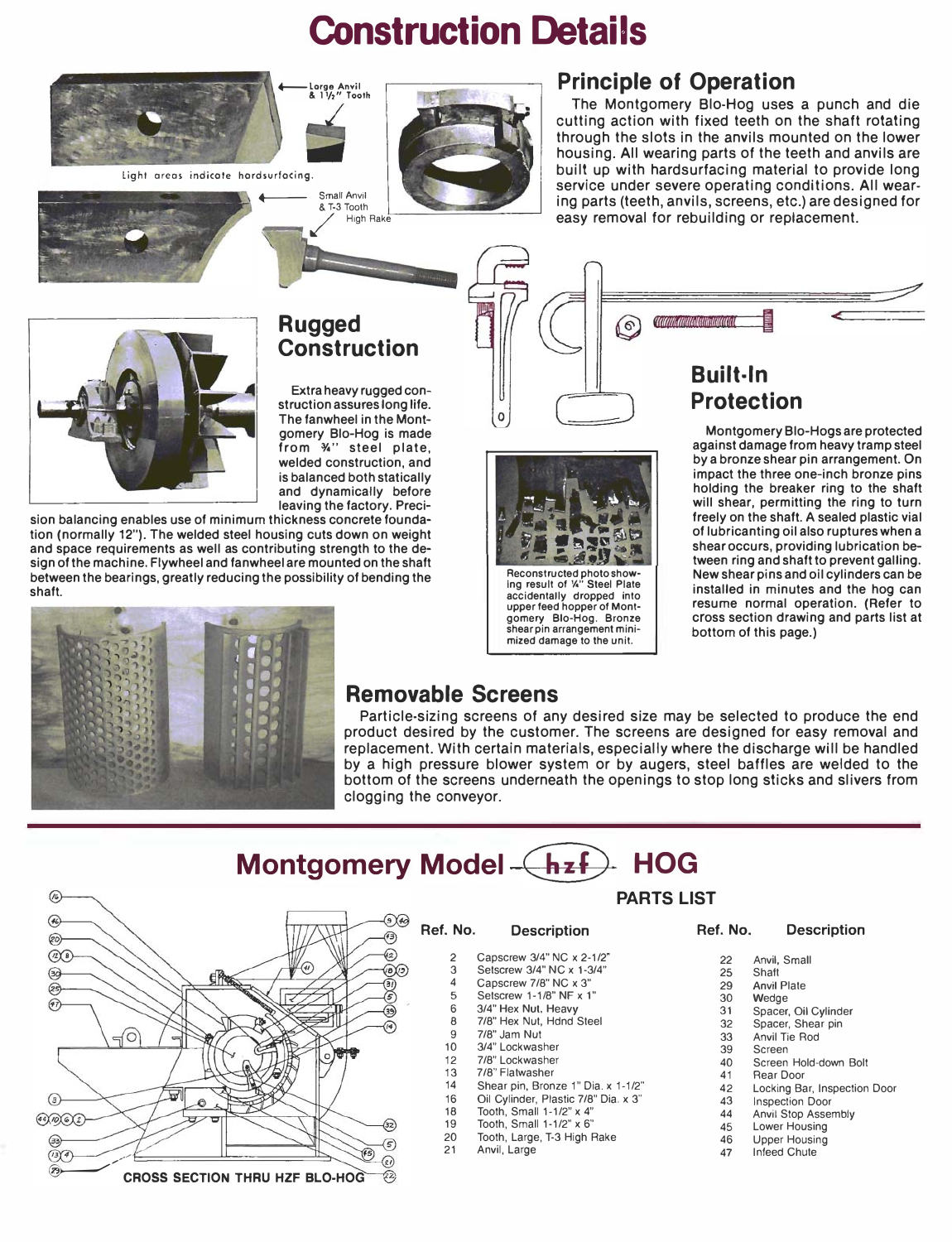